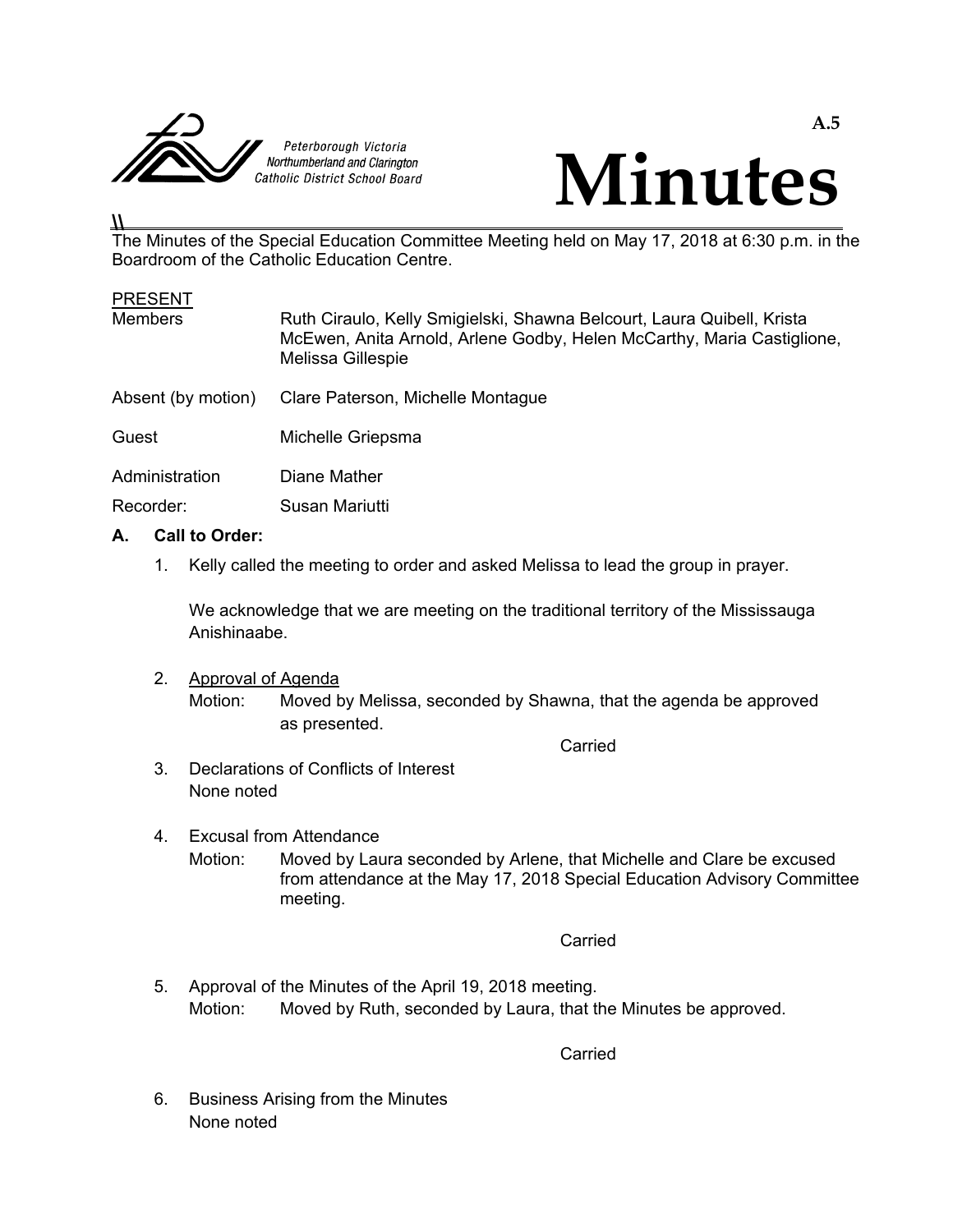#### **B. Recommended Actions/Presentations**:

- 1. Remarks: Chairperson
	- Kelly welcomed committee.
	- $\bullet$  #4 deferred to June meeting
	- Education week principal for a day interesting banner on website
	- SEAC banner now on the board website check it out.
- 2. Speech Language Services at PVNC *(Lisa Virtue, Liz McCarney, Speech Language Pathologist)* 
	- Lisa gave an overview of Speech Language services across the board and how schools access these services.
	- Copy of presentation attached
- 3. Remarks: Superintendent of Learning/Special Education *(Anne Marie Duncan, Superintendent of Learning/Special Education)*
	- In Anne Marie's absence Diane shared her remarks:
	- We are currently in the process of a Student Injury Prevention Initiative (SIPI), as are all school boards. We are determining what needs to be in place to ensure safety in Arts, Phys Ed, Tech and Science classes, particularly at secondary, when we are undertaking higher risk activities. There are implications for training for Support Staff supporting our high needs students in these experiential learning opportunities. We will keep you posted.
	- Principal PD last week was Applied Behavioural Analysis training by Sharon Davenport, Itinerant Teacher for ASD, in the morning and then a presentation from Ottawa lawyer, Paul Marshall, who specializes in education law, outlining best practices. It was very well-received.
	- We are submitting a PD proposal which Diane created for us, which would have CUPE staff receiving ABA and Self-regulation training. This is additional funding which has come from the Ministry specifically for CUPE support staff.
	- Next year, a goal is to train all teachers in the primary and junior divisions in ABA basics using PD days. We will start there, and assess the needs after that. Early intervention is key.
	- Budget is still in draft, and going to trustees mid-June. Highlights are the same number of SERTs in the system, but we are starting next year with the same number of EAs with which we are ending it - approximately 244, not counting CASA classes. This is an increase of 44 EAs from what we started with this past September. The only reason we can start the year with this many EAs is because of the past success of our SIP claim submissions, led by Diane Mather and her team of consultants, upon which we are dependent.
	- A revision of our Safety Plan and Positive Behaviour Support Plan templates is underway as part of new Administrative Procedure entitled Supporting Positive Student Behaviour: Safety for All. We will provide the highlights to you at our June meeting.
	- The Special Olympics VIP reception and opening ceremonies are on May 29th. All of you should have received your invitation via email. There is a shuttle from the reception at the Mount to the ceremonies, if that is more convenient for you.
- 4. Administrative Procedure #320 Supporting Positive Student Behaviour: Safety for All. Deferred to June